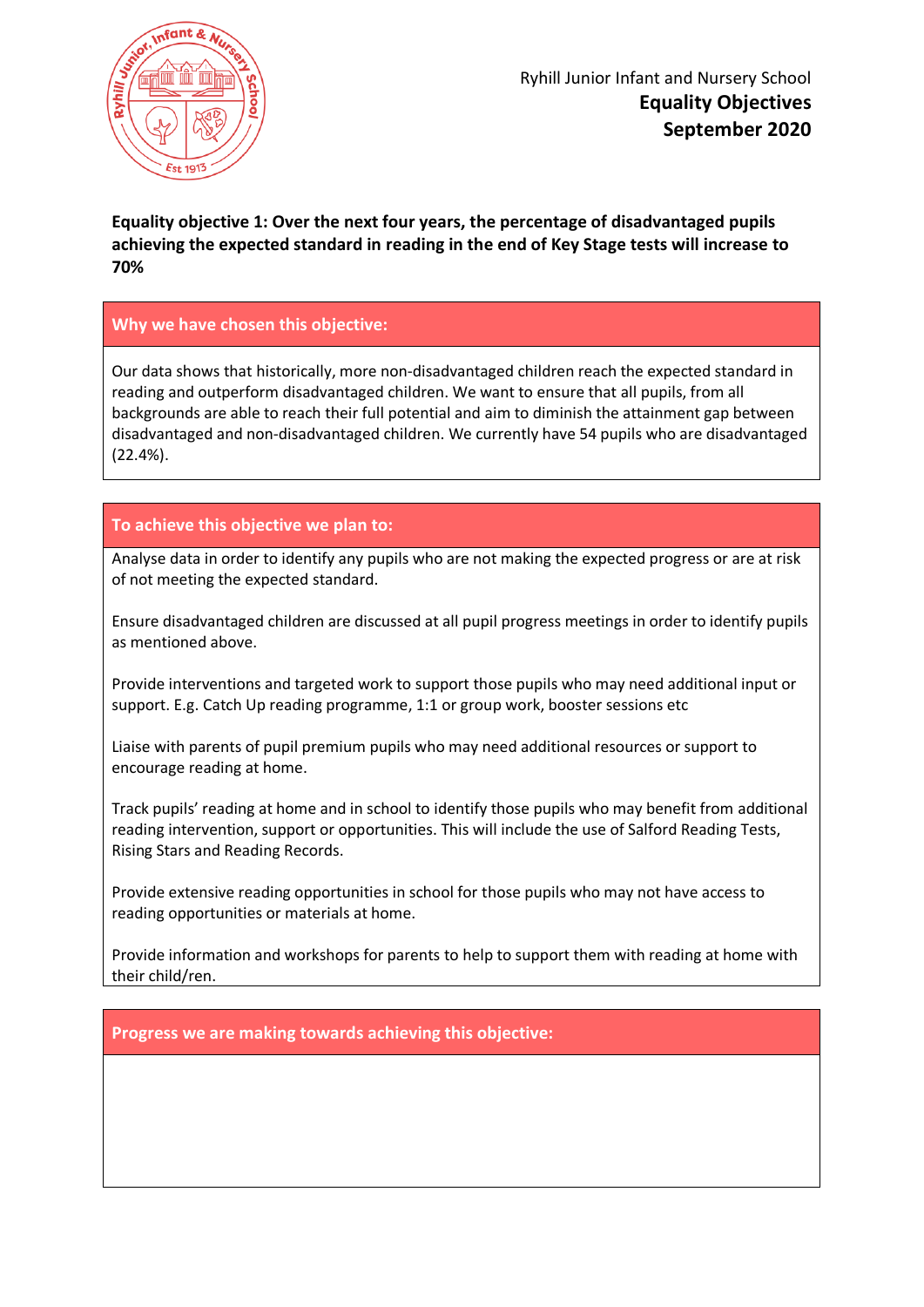**Equality objective 2: The cultural awareness and understanding of pupils will improve through a rich range of experience both in and beyond school.**

#### **Why we have chosen this objective:**

The local school community is primarily White British families from a working-class background and is not representative of the cultural diversity in Britain. It is important that as a school, we actively ensure that pupils are presented with a wide range of experiences and opportunities beyond those available in their daily lives to allow pupils to develop awareness, tolerance and an understanding of equality and diversity.

#### **To achieve this objective we plan to:**

Ensure SMSC and British Values are firmly embedded within the school ethos and culture. Hold Picture News sessions regularly in class to allow for opportunities for open discussion around equality and diversity.

Plan opportunities for pupils to learn about other cultures and faiths across the curriculum including in core subjects.

Provide opportunities for all pupils during their time at Ryhill to have first-hand experiences and opportunities to interact with a diverse range of different cultures, ethnicities, faiths and backgrounds.

Address and discuss openly issues of equality and diversity through direct teaching, assemblies and stories.

Visit different places of worship in the local community and beyond and invite a wide range of visitors into school.

Further develop the teaching and learning of PHSE and Relationships Education throughout school. See Pastoral Action Plan for further details.

#### **Progress we are making towards achieving this objective:**